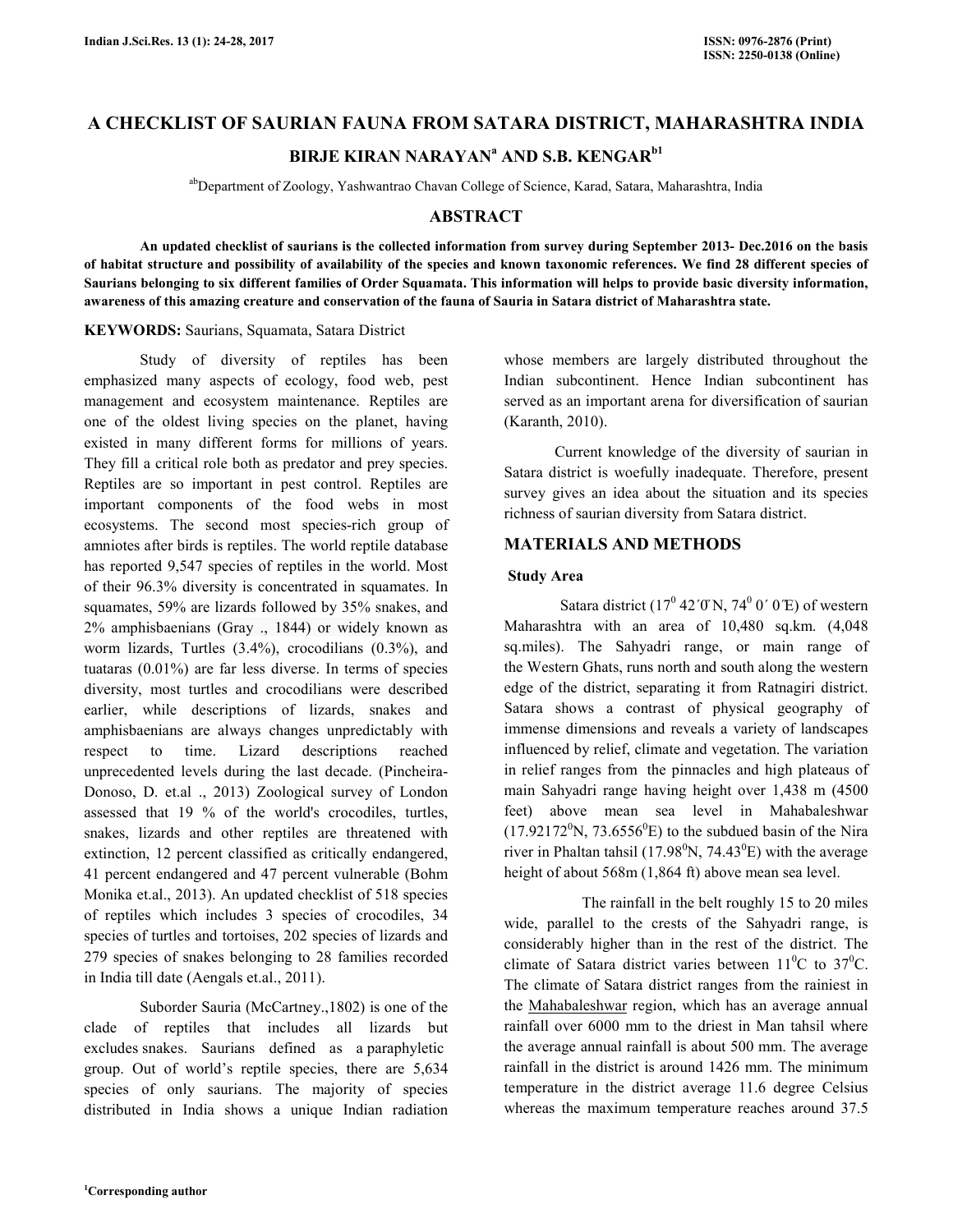degree Celsius. The vegetation varies from the typical monsoon forest in the western parts to scrub and poor grass in the eastern parts. (Indian Meteorological Department, Pune, 2006)



**Figure 1: Satara district (Maharashtra, India)** 

## **METHODOLOGY**

 The present study has been carried out in September 2013 to December 2016 of calendar year which covers three different climatic seasons of Indian continent. The part of study area includes in one of the Biodiversity hotspot of India.

## **STUDY SITES**

 The sites were selected as Dams, Grasslands, Rocky and stony area, semi arid region, crop fields, Hills, villages and towns as well.

## **SAMPLING METHODS**

 A survey of saurians from the Satara district was carried out by visiting habitats twice in a month. Random selection of habitats of saurians according to seasons,

geographical conditions and biology of reptiles and the time including day and night also. With the help of Visual encounter survey method (Champbell and Christman., 1982, Crump and Scott., 1994 , Rodda and Dean-Bradley., 2002,Doan T.M., 2003) and randomized walking (Whitakar R. and Captain A., 2008). Correct identification of saurians was done by using many field manuals, by referring taxonomic keys and various books and literatures (Gunther., 1864; Boulengre.,1890; Smith.,1931.,1935a.,1935b,1943., Dutta.,1997., Bossuyt., 2002., Daniels., 2002., Whitakar and Captain., 2008, Ahmed, Das and Dutta., 2009; Aengals et.al.,2012) and by seeking experts opinion.

 All the possible macro and microhabitats were checked using safety measure and species were released after taking photographs in their habitat.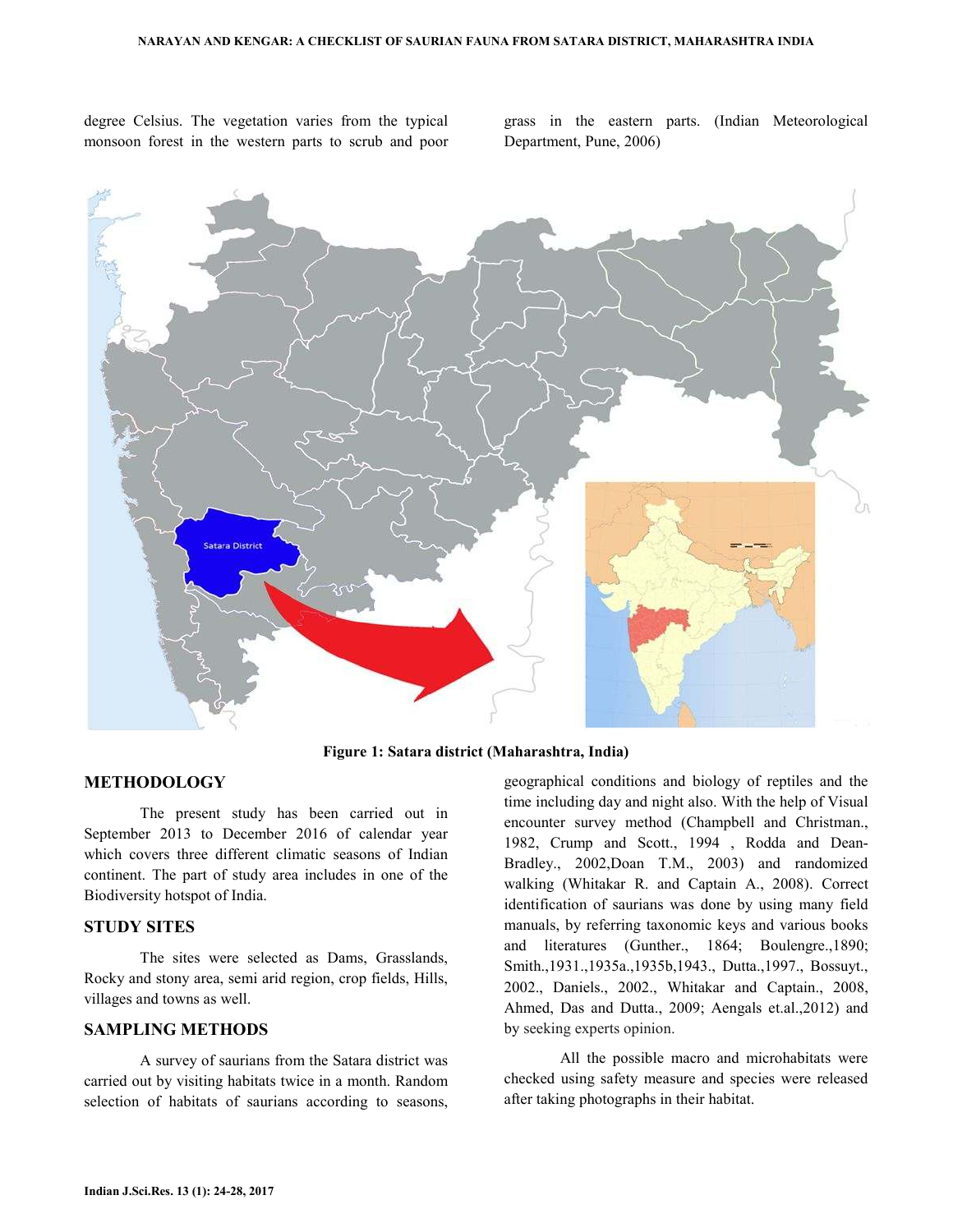## **RESULTS AND DISCUSSION**

 Total 28 species of saurian were encountered in the present study of which belong to 6 families and 11

genera. These saurians of , 5 belong to Agamidae, 12 belongs to Gekkonidae, 2 belong to Lacertidae, 7 belong to Scincidae and one species from Varanidae and Chamaeleonidae respectively.

| Family         | Name of species                                          | Habitat                     | Abundance      |
|----------------|----------------------------------------------------------|-----------------------------|----------------|
| Agamidae       | Calotes vesicolour (Daudin, 1803)                        | A, C, F, G, H, T, V, W      | A              |
|                | Calotes rauxii (Dumeril and Bibron, 1844)                | A, C, F, G, H, T, V, W      | A              |
|                | Sarada superb                                            | O,G,H                       | $\mathbf{O}$   |
|                | Sarada darwini                                           | O,G,H                       | $\mathbf{O}$   |
|                | Sitana laticeps (Cuvier, 1829)                           | O,G,H                       | $\mathcal{C}$  |
| Gekkonidae     | Cnemaspis girii                                          | O, G, W, U                  | $\overline{O}$ |
|                | Geckoella deccanensis                                    | F, O, G, F, H               | $\overline{O}$ |
|                | Hemidactylus Cf. brookii (Gray, 1930)                    | A, F, G, H, T, U, V, W      | $\mathcal{C}$  |
|                | Hemidactylus parvimaculatus                              | A, F, G, H, V, W            | $\mathcal{C}$  |
|                | Hemidactylus murrayi                                     | A, F, G, H, V, W            | $\overline{C}$ |
|                | Hemidactylus flaviviridis (Rupell, 1835)                 | A, F, G, H, V, W            | $\mathcal{C}$  |
|                | Hemidactylus frenatus (Dumeril and Bibron,<br>1844)      | A, C, F, G, H, O            | $\mathcal{C}$  |
|                | Hemidactylus gracilis (Blanford, 1870)                   | $A, C, F, \overline{G,H,O}$ | $\overline{U}$ |
|                | Hemidactylus leschenaultia (Dumeril and<br>Bibron, 1844) | A, C, F, G, H, O            | $\Omega$       |
|                | Hemidactylus triedrus (Daudin, 1802)                     | A, C, F, G, H, O            | $\Omega$       |
|                | Hemidactylus sataresnsis                                 | A, C, F, G, H, O            | $\Omega$       |
|                | Hemidactylus maculatus                                   | A, C, F, G, H, O            | $\mathcal{C}$  |
| Chamaeleonidae | Chamaeleo zeylanicus (Laurenti, 1768)                    | F,G,U.                      | A              |
| Lacertidae     | Ophisops Cf. beddomei                                    | A, F, G, H, V               | $\mathcal{C}$  |
|                | Ophisops Cf. jerdonii (Blyth, 1853)                      | A, F, G, H,                 | $\overline{C}$ |
|                | Ophisops sp.                                             | D, F, G, H                  |                |
| Scincidae      | Eutropis carinata (Schneider, 1799)                      | $C$ , $D$ , $S$ , $G$ , $H$ | $\mathcal{C}$  |
|                | Eutropis macularia (Blyth, 1853)                         | $C$ , $D$ , $S$ , $G$ , $H$ | $\mathcal{C}$  |
|                | Eutropis trivittata (Hardwicke & Gray, 1827)             | $C$ , $D$ , $S$ , $G$ , $H$ | $\mathbf{O}$   |
|                | Eutropis allapallensis                                   | $C$ , $D$ , $S$ , $G$ , $H$ | $\mathbf U$    |
|                | Lygosoma lineate (Gray, 1839)                            | $C$ , $D$ , $S$ , $G$ . $H$ | $\overline{O}$ |
|                | Lygosoma punctata (Gmelin, 1799)                         | $C$ , $D$ , $S$ , $G$ , $H$ | $\overline{O}$ |
|                | Lygosoma guentheri                                       | $C$ , $D$ , $S$ , $G$ , $H$ | $\overline{U}$ |
| Varanidae      | Varanus bengalensis (Daudin, 1802)                       | A, C, F, G, H,              | $\mathcal{C}$  |
|                |                                                          | O,T,V,W                     |                |

#### **Table 1: List of Saurian species**

Abbrevations:

**Habitat:** A- agriculture area, C-caves and crevice, D- Dam area, F-Forest, G-Grassland, H-Hilly area, O-open plateau, S-Swamp area, T-Town, U-Uncategorized ,V-Villages, W-Water bodies.

**Abundance:** A-Abundance, C-Common, O-Occasional, R-Rare and U-uncommon.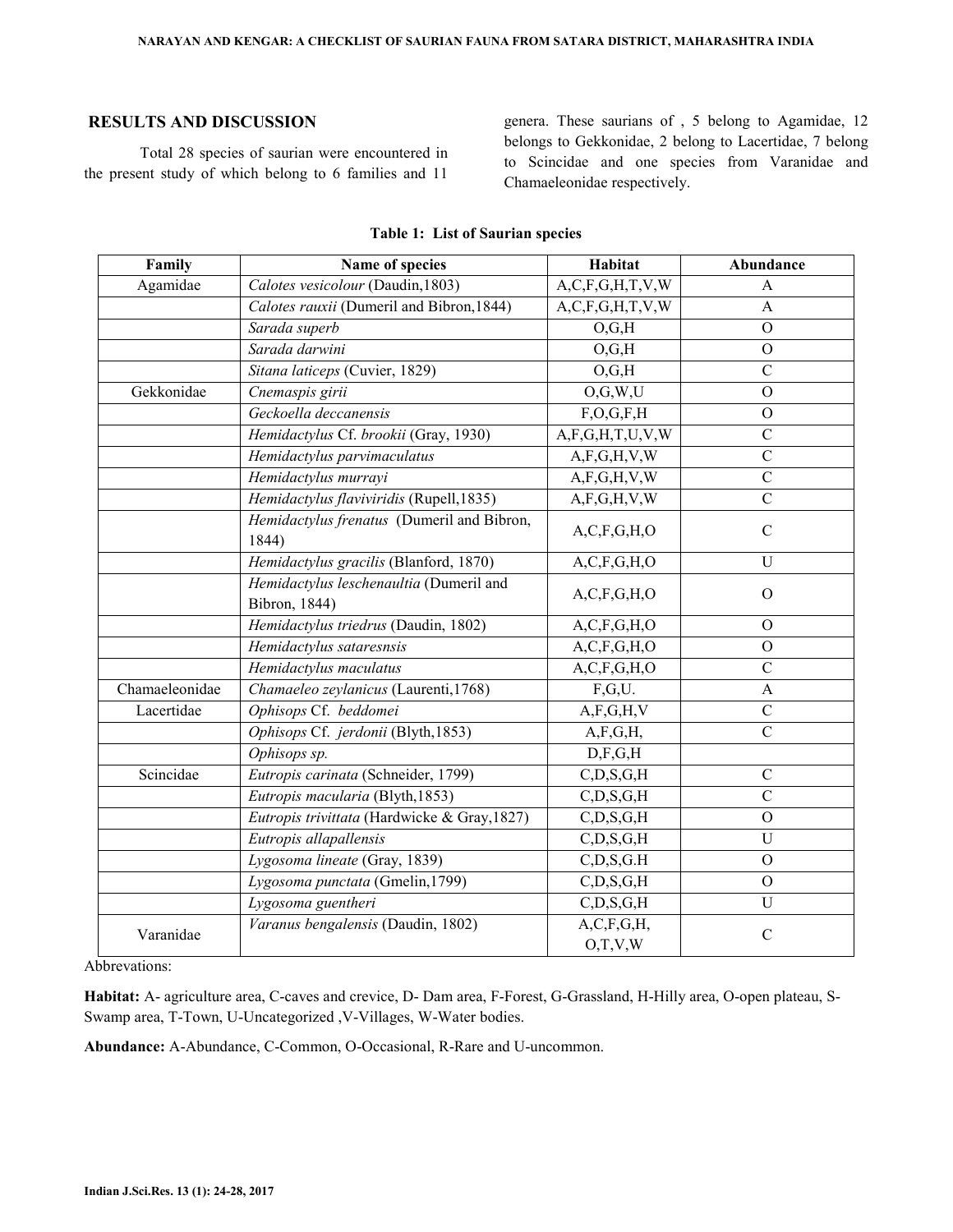## **CONCLUSION**

 The checklist we present in Table 1 is the first quantitative and qualitative baseline data for saurians found throughout the Satara District. Because of developmental activities, its ecology and biodiversity is under threat with extensive destruction of natural habitats, degradation of ecosystems and growing burden of pollution. Due to loss of biodiversity, increased human activities, natural or semi-natural habitats being destroyed, overexploited tourism which ultimately causes destabilizing ecosystem in irreversible way.

 This study provides a database for policy and planning concerning this amazing land of Saurians. We hope that our survey and checklist will stimulates conservation and management initiatives for the important creature of nature and saurian biodiversity.

## **ACKNOWLEGMENT**

 The authors are thankful to Dr. Varad Giri , Dr. Omkar Yadav, Akshay Khandekar,Vishal Patil and ARA members, Dr. B.V.Jadhav, Dinkar Bansode, Principal Dr.Bajekal and Satara Forest department for their valuable guidance during conduct of this study.

## **REFERENCES**

- Aengals R., Sathish Kumar V.M. and Palot M. J., 2011**.**  Updated Checklist of Indian Reptiles. Zoological Survey of India. zsi.gov.in/checklist/ Reptiles.
- Ahmed M.F., Das A. and Dutta S.K., 2009. Amphibians and reptiles of Northeast India photographic guide. Guwahati, India: Aaranyak. pp. 1-197.
- Bauer A. M., Todd R. J., Greenbaum E., Giri V. B., and De Silva A., 2010. South Asia supports a major endemic radiation of *Hemidactylus* geckos. Molecular Phylogenetics and Evolution, **57(1):** 343-352.
- Boulenger G.A., 1890. The fauna of British India includes Ceylon and Burma: Reptilia and Batrachia, London, viii+541pp.
- Srinivsaulu C., Srinivasulu B. and Molur S. (Compilers) 2014. The Status and Distribution of Reptiles in the Western Ghats, India. Conservation Assessment and Management Plan (CAMP). Wildlife Information Laision Development Society, Coimbatore, Tamil Nadu.
- Campbell H.W. and Christman S.P., 1982. Field techniques for herpatofaunal community analysis. In N.J.Scott, jr.(ed), Herpatological communities, pp. 193-200. U.S. Fish Wildl. Serv., Wildl.Res.Rep.13.
- Crump M. L. and Scott Jr. N. J., 1994. Visual encounter survey. In: Measuring and Monitoring Biological Diversity. Standard Methods for Amphibians, Smithsonian Institution Press, p. 84-92.
- Daniel J.C., 2002. The book of Indian reptiles and amphibians. Mumbai, India: Bombay Natural History Society. Oxford University Press. pp. 1- 238.
- Das I., 2002. A photogragphic guide to snakes and other reptiles of India. Chatswood NSW, Australia: New Holland Publishers (UK) Ltd. pp. 1-144.
- Doan T.M., 2003. Which Methods are most Effective for Surveying Rain Forest Herpetofauna? Journal of Herpetology, **37**:72-81.
- Giri V.B., 2008. A new rock dwelling *Hemidactylus*  (Squamata: Gekkonidae) from Maharashtra India. Hamadryad, **32:** 25–33.
- Giri V.B., Bauer A.M. and Gaikwad K.S., 2009. A new ground-dwelling species of Cnemaspis Strauch (Squamata: Gekkonidae) from the northern Western Ghats, Maharashtra, India. Zootaxa, **2164**: 49-60.
- Giri V.B. and Bauer A.M., 2008. A new ground-dwelling Hemidactylus (Squamata:Gekkonidae) from Maharashtra, with a key to the Hemidactylus of India. Zootaxa, **1700:**21-34.
- Glaw F., 2015. Taxonomic checklist of chameleons (Squamata: Chamaeleonidae). Vertebrate zoology , **65**(2):167–246
- Gunther C.L.C. and Albert, 1864. The Reptiles of British India .Published by Oxford & IBH Publishing Co. New Delhi. 452pp.
- Joshi P.S. and Tantarpale V.T., 2016. Diversity of Saurian fauna in the Buldhana district, Maharashtra, India Journal of Asia-Pacific Biodiversity, **9**:306-311.
- Karanth P. and Bansal R., 2010. Molecular phylogeny of Hemidactylus geckos( Squamata: gekkonidae) of the Indian subcontinent reveals a unique Indian